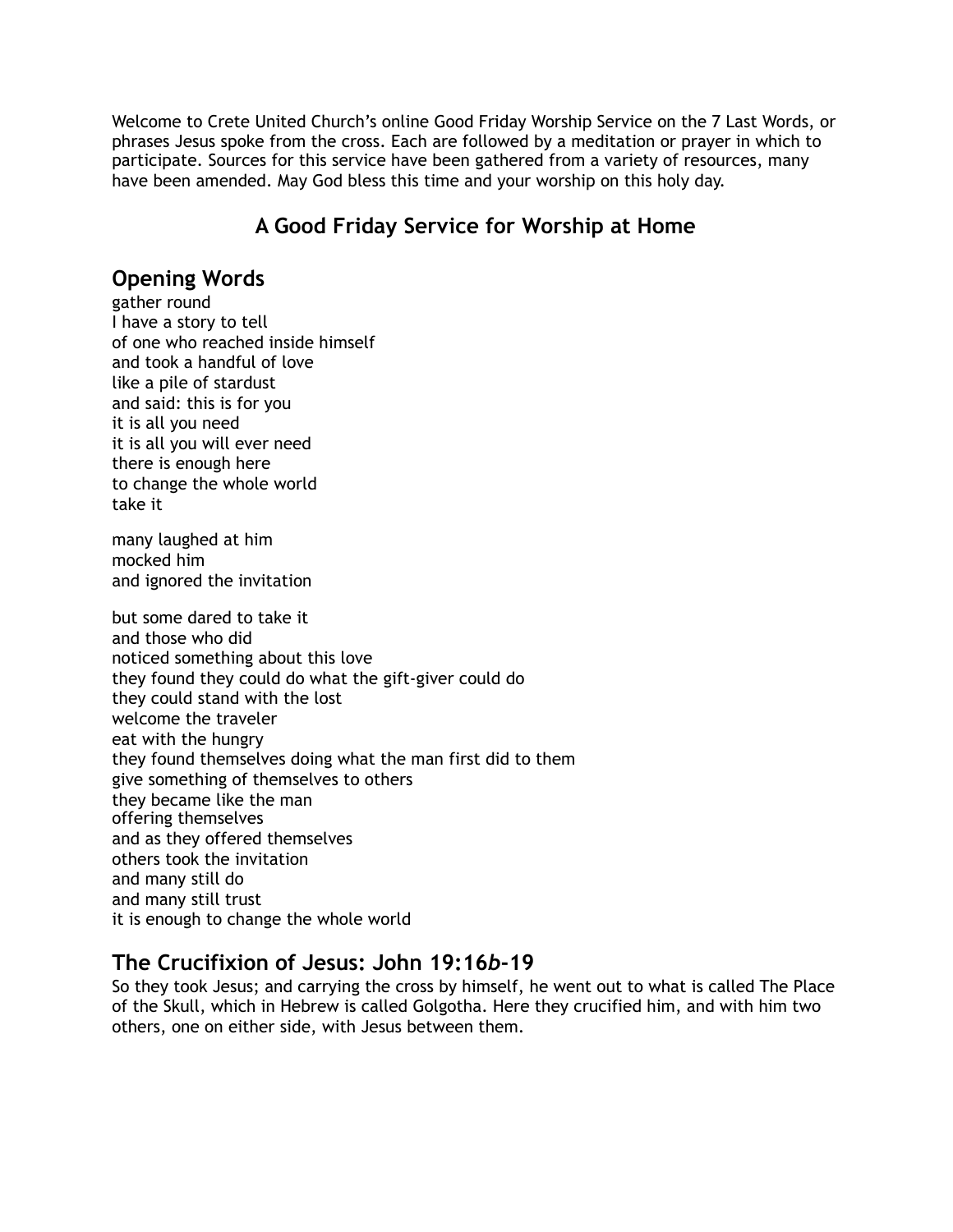# **The Seven Last Words**

#### **Father, forgive them; for they know not what they do.**

Before you die, Jesus Christ, and the world goes into deep darkness, take from our lives, from our souls, from our consciences all that has offended you, all that has hurt others, and the intransigence which has made us numb to the plight of those whom we could help or heal.

## **Today you will be with me in paradise.**

One of the criminals who were hanged there kept deriding[a] him and saying, "Are you not the Messiah? Save yourself and us!" But the other rebuked him, saying, "Do you not fear God, since you are under the same sentence of condemnation? And we indeed have been condemned justly, for we are getting what we deserve for our deeds, but this man has done nothing wrong." Then he said, "Jesus, remember me when you come into your kingdom." He replied, "Truly I tell you, today you will be with me in Paradise." Luke 23:39-43

Remember us, not for our impressive accomplishments, nor for things we occasionally display or for any credit we think we have in our moral account.

Remember us, as one of the criminal community who hung at your side, and if life will not let us be in paradise with you today, keep a place for us tomorrow.

#### **Mother, there is your son …**

When Jesus saw his mother and the disciple whom he loved standing beside her, he said to his mother, "Mother, there is your son." Then he said to the disciple, "Here is your mother." And from that hour the disciple took her into his own home. John 19:26-27

Let us pray for our families, where they are open, loving, supportive, that their joy might be kept safe.

For our families, where they are tense, troubled, fragmented, seething with suspicion, that they may find a way through pain,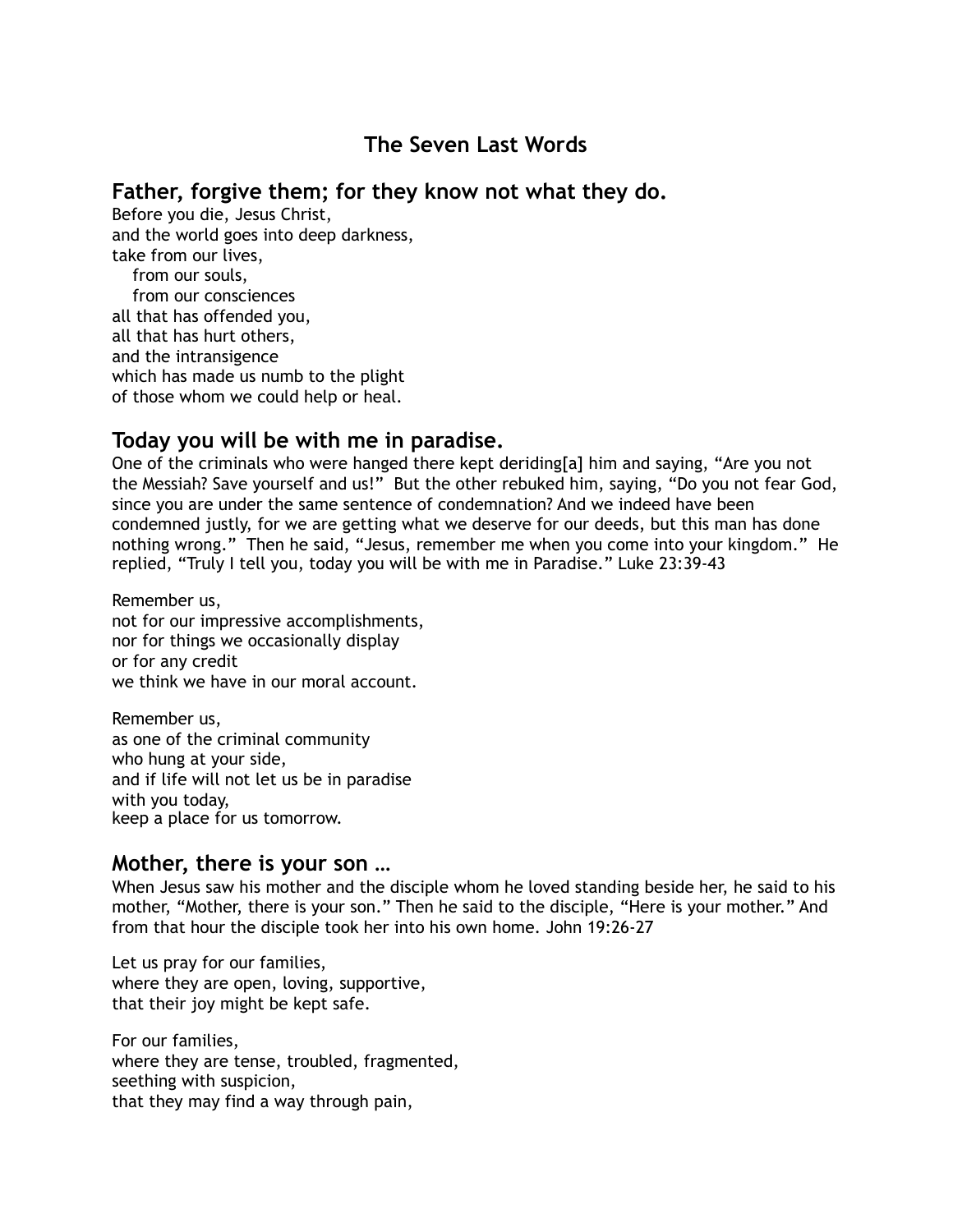not a path away from it.

If there is one of my family for whom I should care more fondly, Lord, direct my gaze to them.

### **My God, my God, why have you forsaken me?**

Lord Jesus, by your cry of desperate honesty, rid us of superficial faith which is afraid of the dark.

Not so that we might be justified pessimists, but so that we might discover profound joy, give us, when we need it, the courage to doubt,

 to rage, to question, to rail against heaven until we know we are heard.

We ask for a sense of your solidarity, that will be enough to let us know that we do not walk or cry alone; that will enable us to go through the dark and find light again in the morning.

#### **I am thirsty.**

You have made us for yourself. We know it, even if we cannot name it.

We have had these bodies and these minds long enough to learn to live with our limitations.

Yet despite this, something in us longs, yearns, thirsts for something better, something greater, which we know is there. So thank you for this incompleteness, thank you for this yearning, thank you for this thirst.

Thank you for giving us enough of you to want more, and so to sense the fullness of eternity within the limits of time.